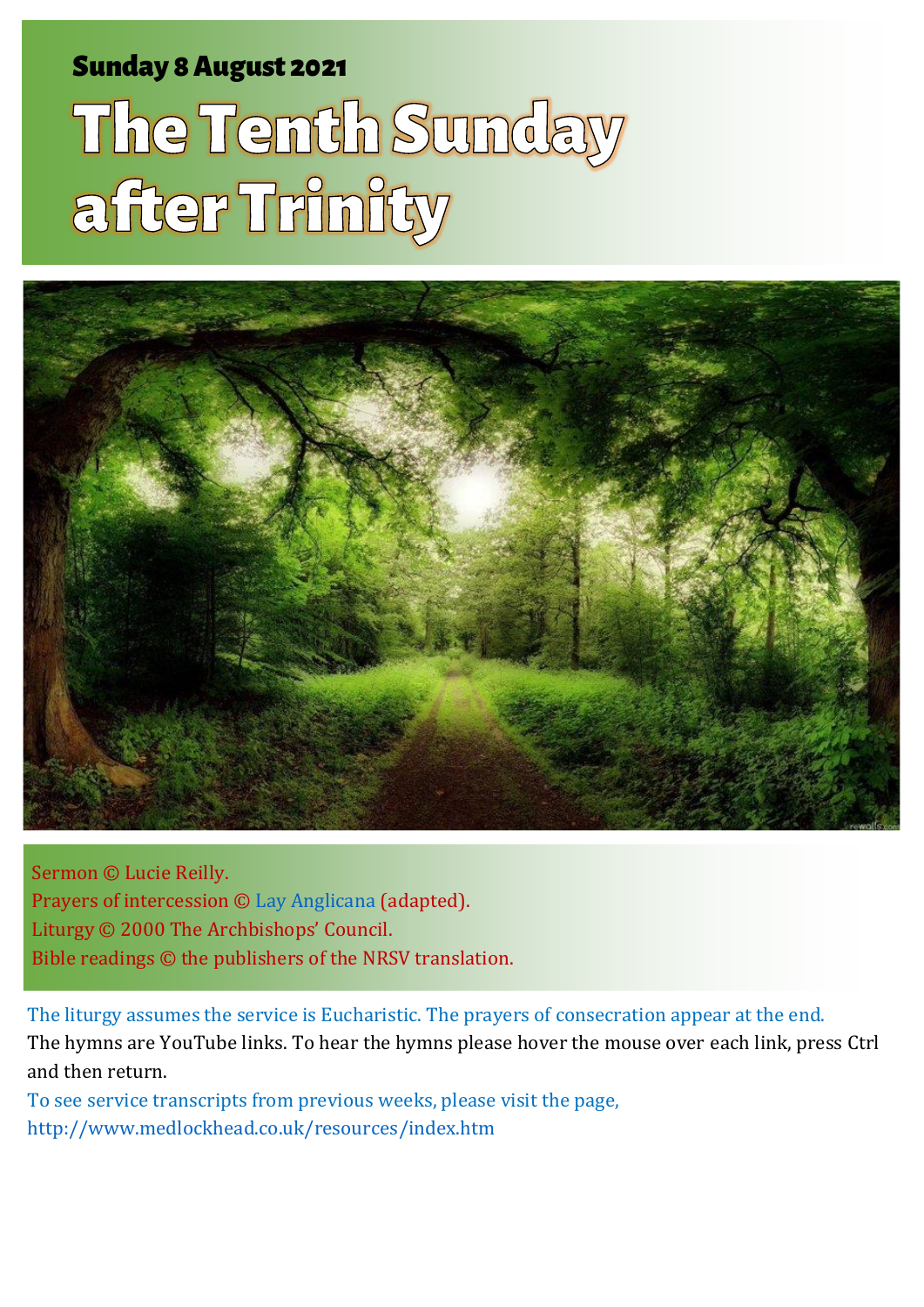#### **Introduction and welcome**

| <b>HYMN 1 Amazing grace</b> | (please click on this link to hear the hymn) |  |
|-----------------------------|----------------------------------------------|--|
|                             |                                              |  |

#### **The Welcome**

In the name of the Father, and of the Son, and of the Holy Spirit

All **Amen.**

The Lord be with you

All **And also with you.**

#### **The Preparation**

All **Almighty God,**

**to whom all hearts are open, all desires known, and from whom no secrets are hidden: cleanse the thoughts of our hearts by the inspiration of your Holy Spirit, that we may perfectly love you, and worthily magnify your holy name; through Christ our Lord. Amen.**

Our Lord Jesus Christ said:

The first commandment is this: 'Hear, O Israel, the Lord our God is the only Lord. You shall love the Lord your God with all your heart, with all your soul, with all your mind, and with all your strength.'

And the second is this: 'Love your neighbour as yourself.' There is no other commandment greater than these. On these two commandments hang all the law and the prophets.

#### All **Amen. Lord, have mercy.**

God so loved the world that he gave his only Son Jesus Christ to save us from our sins, to be our advocate in heaven, and to bring us to eternal life. Therefore, let us confess our sins in penitence and faith, firmly resolved to keep God's commandments and to live in love and peace with all.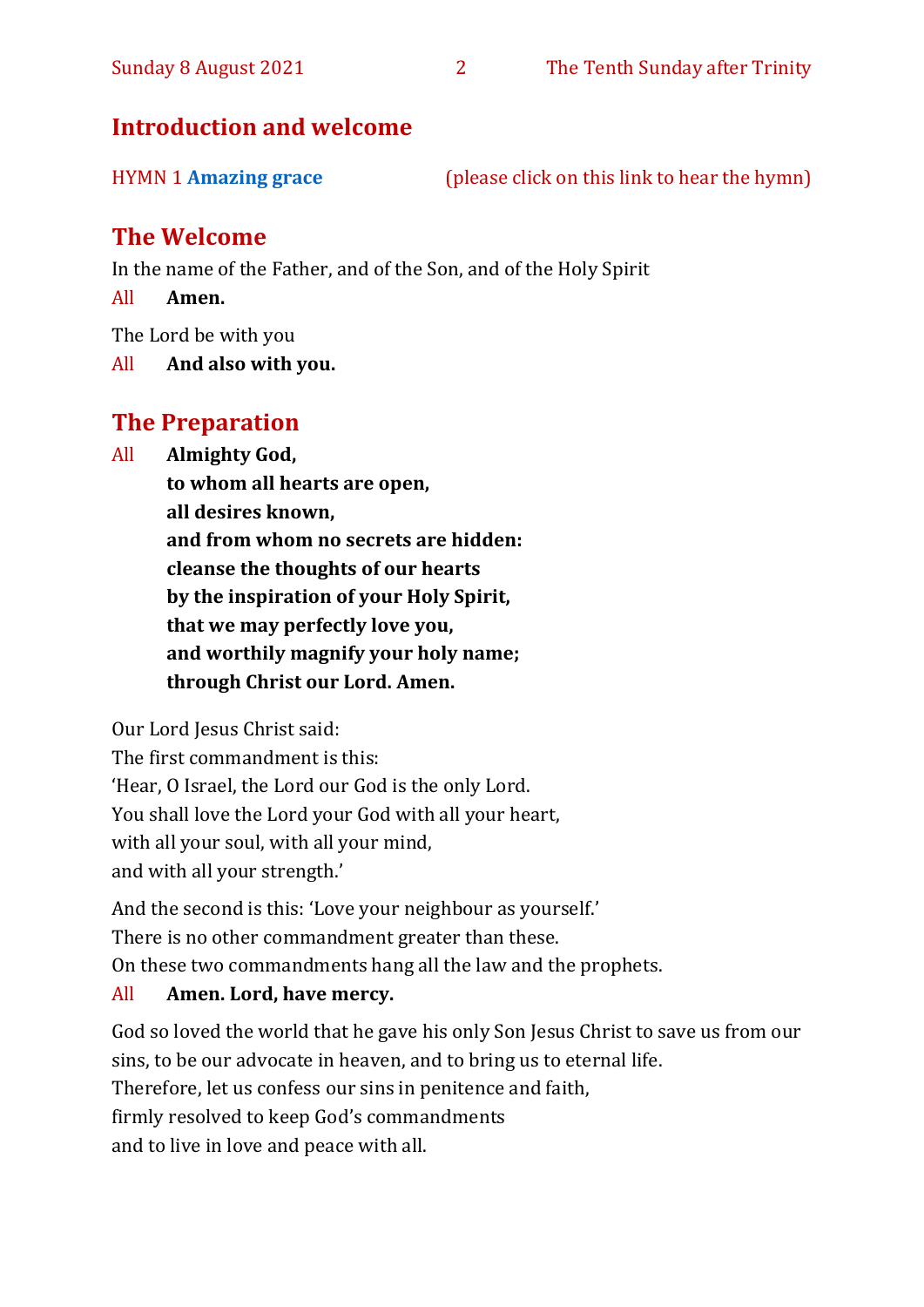All **Almighty God, our heavenly Father, we have sinned against you and against our neighbour in thought and word and deed, through negligence, through weakness, through our own deliberate fault. We are truly sorry and repent of all our sins. For the sake of your Son Jesus Christ, who died for us, forgive us all that is past and grant that we may serve you in newness of life to the glory of your name. Amen.**

Almighty God,

who forgives all who truly repent, have mercy upon you, pardon and deliver you from all your sins, confirm and strengthen you in all goodness, and keep you in life eternal; through Jesus Christ our Lord. All **Amen.**

#### **The Gloria**

This Gloria is sung to the tune of 'Cwm Rhondda'. Click **[here](about:blank)** for the tune.

All **Glory be to God in Heaven, Songs of joy and peace we bring, Thankful hearts and voices raising, To creation's Lord we sing. Lord we thank you, Lord we praise you, Glory be to God our King: Glory be to God our King. Lamb of God, who on our shoulders, Bore the load of this world's sin; Only Son of God the Father, You have brought us peace within. Lord, have mercy, Christ have mercy,**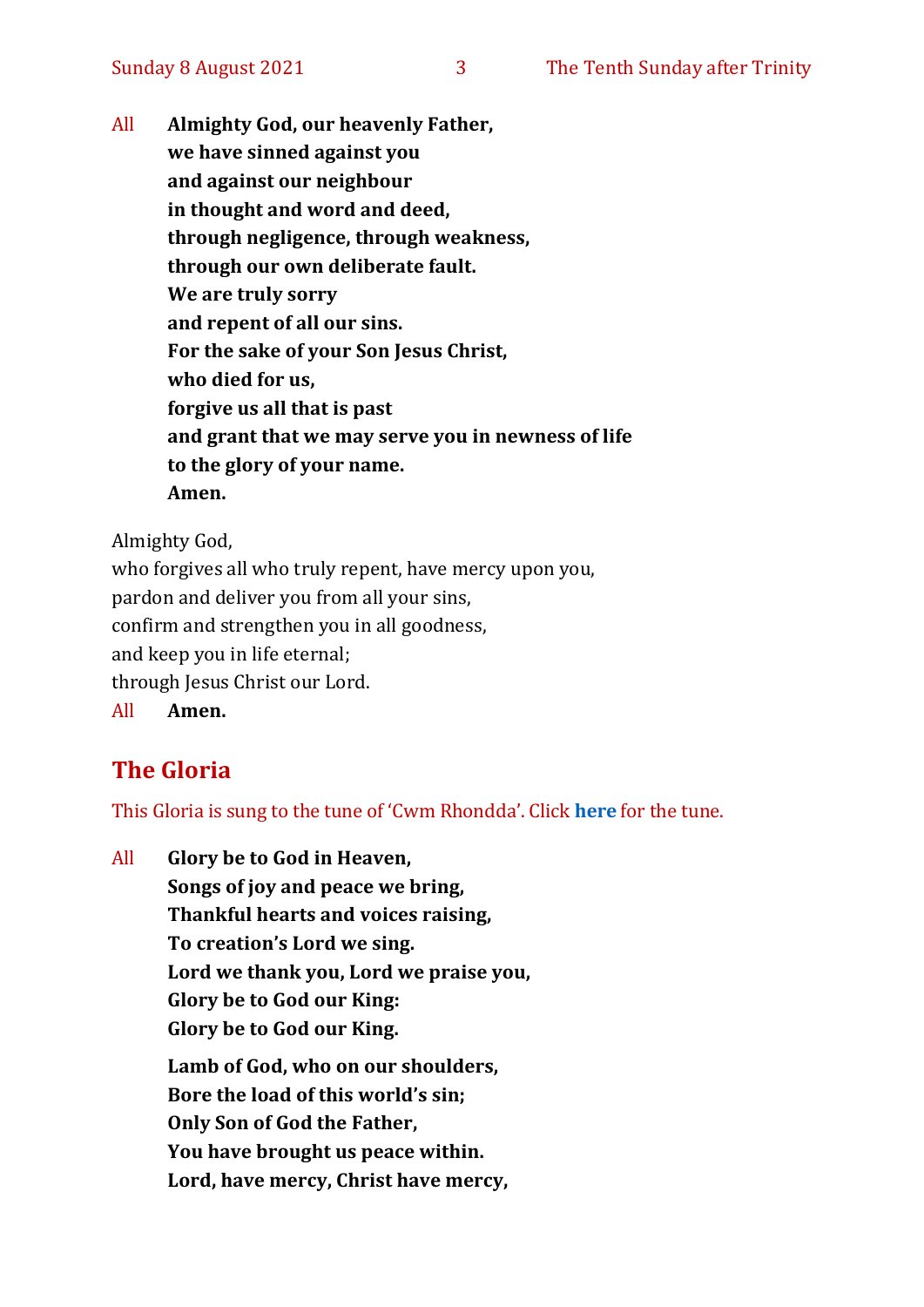**Now your glorious reign begin: Now your glorious reign begin.**

**You O Son of God are Holy, You we praise with one accord. None in heav'n or earth is like you, Only you are Christ the Lord. With the Father and the Spirit, Ever worshipped and adored: Ever worshipped and adored.**

#### **The Collect for the Tenth Sunday after Trinity**

Lord of heaven and earth, as Jesus taught his disciples to be persistent in prayer, give us patience and courage never to lose hope, but always to bring our prayers before you; through Jesus Christ our Lord.

All **Amen.**

#### **First reading**

A reading from the First Book of Kings

Ahab told Jezebel all that Elijah had done, and how he had killed all the prophets with the sword. Then Jezebel sent a messenger to Elijah, saying, 'So may the gods do to me, and more also, if I do not make your life like the life of one of them by this time tomorrow.' Then he was afraid; he got up and fled for his life, and came to Beer-sheba, which belongs to Judah; he left his servant there. But he himself went a day's journey into the wilderness, and came and sat down under a solitary broom tree. He asked that he might die: 'It is enough; now, O Lord, take away my life, for I am no better than my ancestors.' Then he lay down under the broom tree and fell asleep. Suddenly an angel touched him and said to him, 'Get up and eat.' He looked, and there at his head was a cake baked on hot stones, and a jar of water. He ate and drank, and lay down again. The angel of the Lord came a second time, touched him, and said, 'Get up and eat, otherwise the journey will be too much for you.' He got up, and ate and drank; then he went in the strength of that food forty days and forty nights to Horeb the mount of God.

At that place he came to a cave, and spent the night there. Then the word of the Lord came to him, saying, 'What are you doing here, Elijah?' He answered, 'I have been very zealous for the Lord, the God of hosts; for the Israelites have forsaken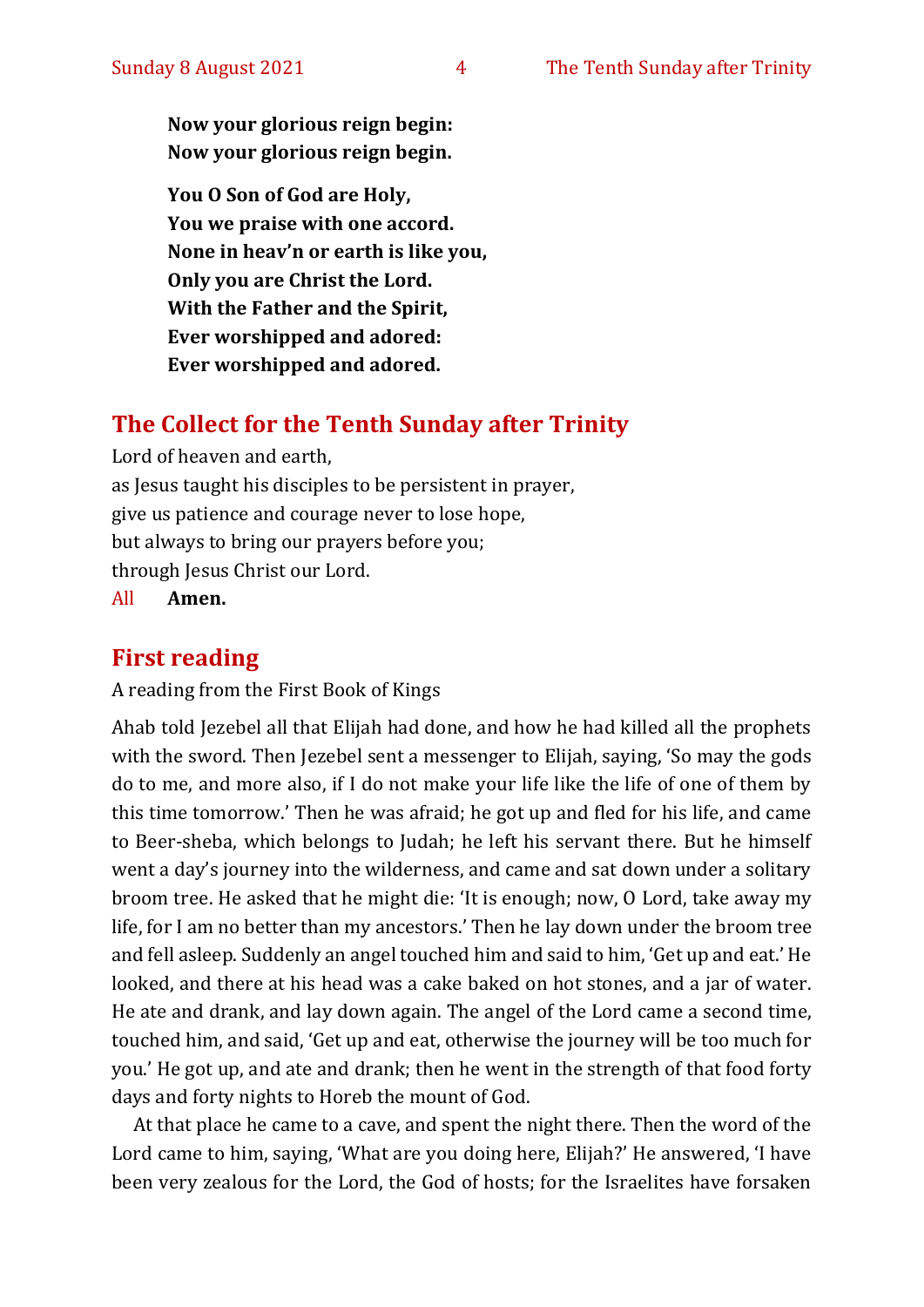your covenant, thrown down your altars, and killed your prophets with the sword. I alone am left, and they are seeking my life, to take it away.' He said, 'Go out and stand on the mountain before the Lord, for the Lord is about to pass by.' Now there was a great wind, so strong that it was splitting mountains and breaking rocks in pieces before the Lord, but the Lord was not in the wind; and after the wind an earthquake, but the Lord was not in the earthquake; and after the earthquake a fire, but the Lord was not in the fire; and after the fire a sound of sheer silence. When Elijah heard it, he wrapped his face in his mantle and went out and stood at the entrance of the cave. Then there came a voice to him that said, 'What are you doing here, Elijah?' He answered, 'I have been very zealous for the Lord, the God of hosts; for the Israelites have forsaken your covenant, thrown down your altars, and killed your prophets with the sword. I alone am left, and they are seeking my life, to take it away.' Then the Lord said to him, 'Go, return on your way to the wilderness of Damascus; when you arrive, you shall anoint Hazael as king over Aram.' *1 Kings 19:1–15*

This is the Word of the Lord

All **Thanks be to God.**

#### **Second reading**

A reading from St Paul's Letter to the Ephesians

So then, putting away falsehood, let all of us speak the truth to our neighbors, for we are members of one another. Be angry but do not sin; do not let the sun go down on your anger, and do not make room for the devil. Thieves must give up stealing; rather let them labor and work honestly with their own hands, so as to have something to share with the needy. Let no evil talk come out of your mouths, but only what is useful for building up, as there is need, so that your words may give grace to those who hear. And do not grieve the Holy Spirit of God, with which you were marked with a seal for the day of redemption. Put away from you all bitterness and wrath and anger and wrangling and slander, together with all malice, and be kind to one another, tenderhearted, forgiving one another, as God in Christ has forgiven you.

Therefore be imitators of God, as beloved children, and live in love, as Christ loved us and gave himself up for us, a fragrant offering and sacrifice to God. *Ephesians 4:25—5:2*

This is the Word of the Lord

All **Thanks be to God.**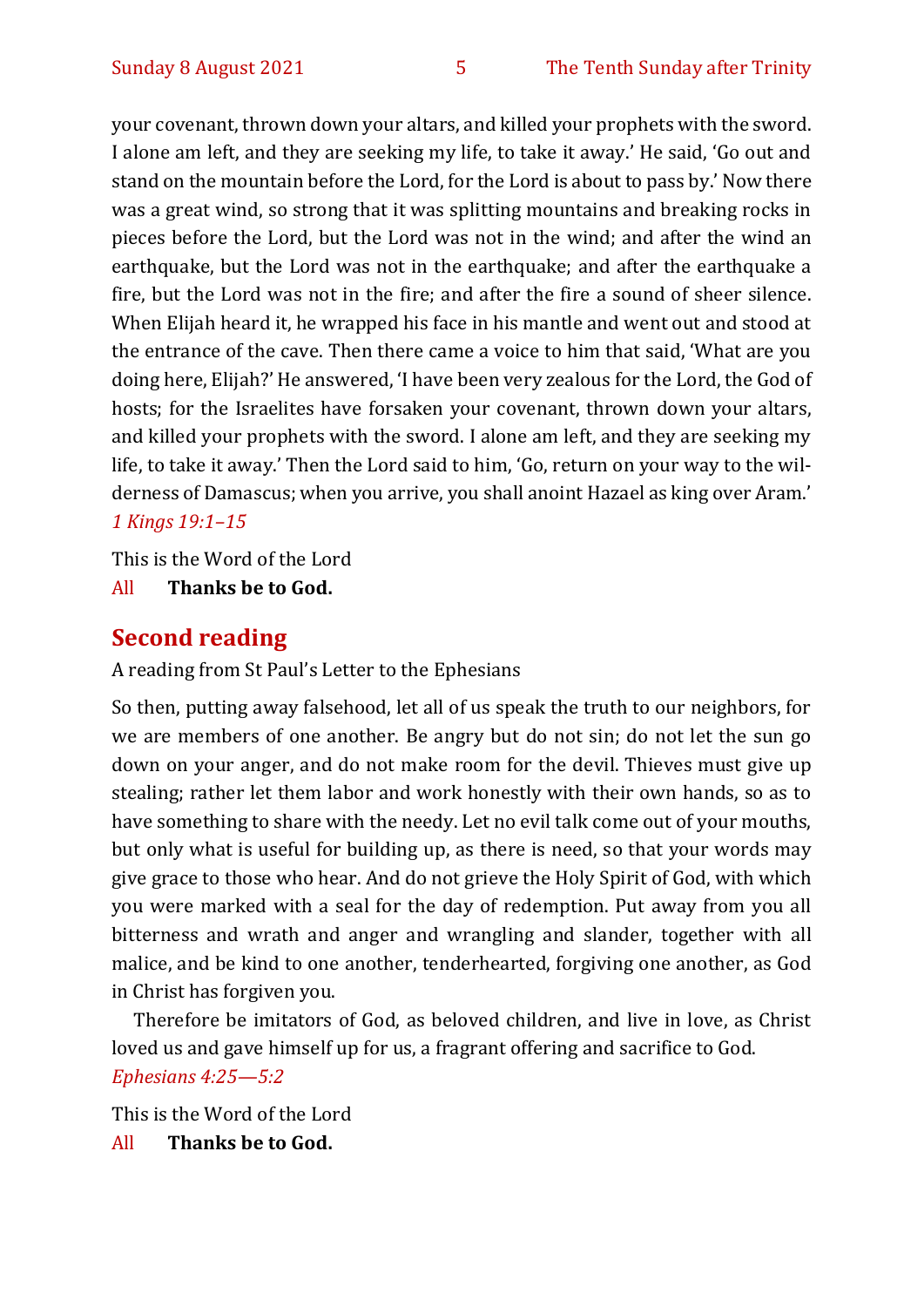#### HYMN 2 **[Amazing love](https://www.youtube.com/watch?v=ItR0E1lg7lY)** (click on this link to hear the hymn)

#### **Gospel reading**

Hear the Gospel of our Lord Jesus Christ according to John

#### All **Glory to you O Lord.**

Jesus said to them, 'I am the bread of life. Whoever comes to me will never be hungry, and whoever believes in me will never be thirsty'.

The Jews began to complain about him because he said, 'I am the bread that came down from heaven.' They were saying, 'Is not this Jesus, the son of Joseph, whose father and mother we know? How can he now say, "I have come down from heaven"?'

Jesus answered them, 'Do not complain among yourselves. No one can come to me unless drawn by the Father who sent me; and I will raise that person up on the last day. It is written in the prophets, "And they shall all be taught by God." Everyone who has heard and learned from the Father comes to me. Not that anyone has seen the Father except the one who is from God; he has seen the Father. Very truly, I tell you, whoever believes has eternal life. I am the bread of life. Your ancestors ate the manna in the wilderness, and they died. This is the bread that comes down from heaven, so that one may eat of it and not die. I am the living bread that came down from heaven. Whoever eats of this bread will live forever; and the bread that I will give for the life of the world is my flesh.' *John 6:35, 41–51*

This is the Gospel of the Lord

All **Praise to you O Christ.** 

#### **Sermon**

I know that I am not the only one who has felt the tension and anxiety from the isolation and social situations in the last 18 months. We have been experiencing fear for our mental and physical health and the health of those we love. We have experienced worry and anxiety about what months of quarantine and isolation has meant for our financial security and the financial security of local businesses, restaurants, and our church. We have all felt the weight of this shared trauma, without the comfort of being able to gather in person to support each other.

All of this has been hard. This week, our scripture reading about Elijah in the wilderness has been on my mind. It seems quite fitting as we reflect on the last 18 months of restrictions.

The Bible is full of stories of people being tested, confronted, and formed in the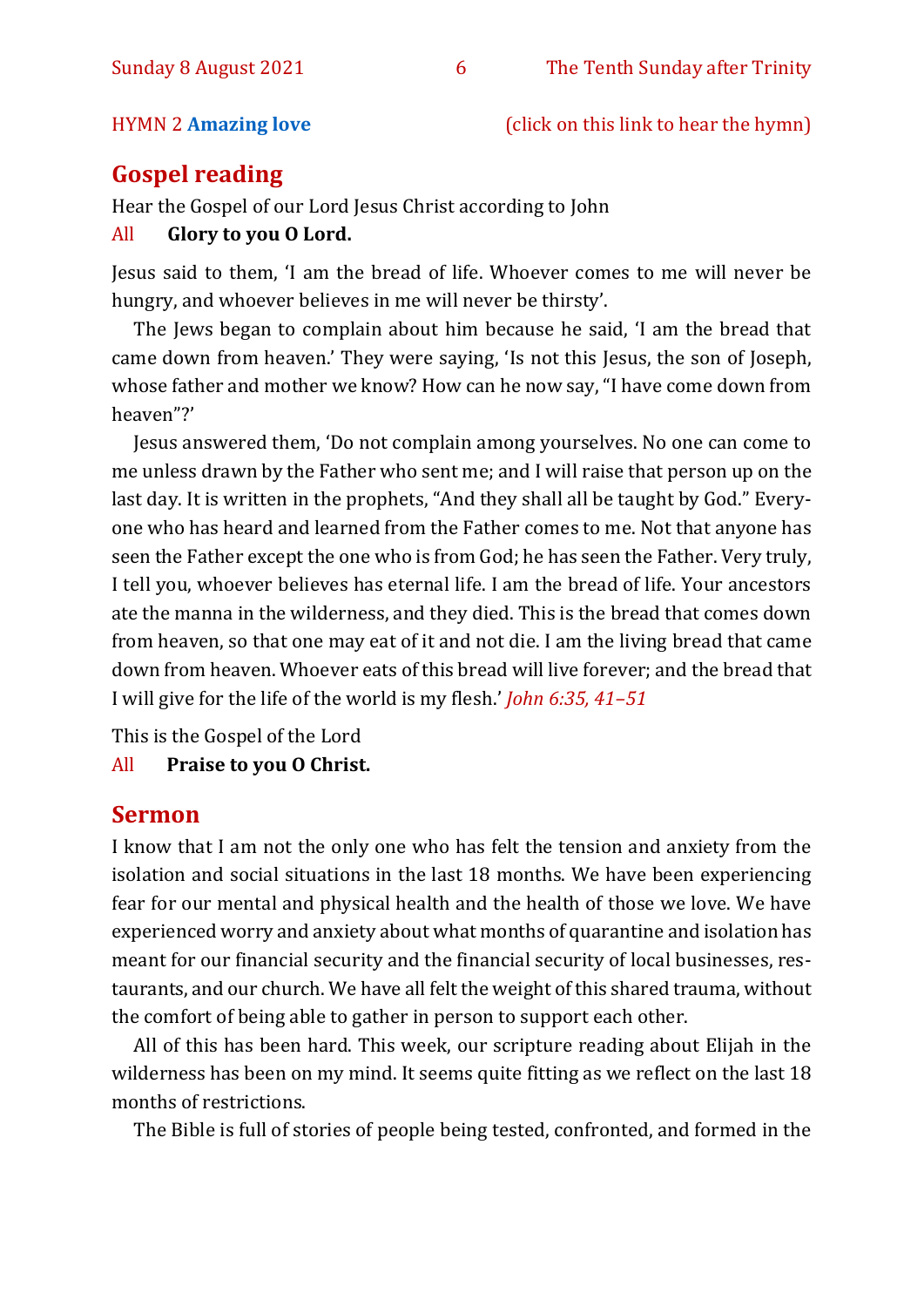wilderness. Throughout the book of Genesis, Abram, Isaac, and Jacob all have wilderness excursions. The ancient Israelites escaped slavery to spend years in the wilderness searching for the Promised Land. John the Baptist was in the wilderness when he cried, "Prepare the way of the Lord!" And after his baptism, Jesus spent 40 days and nights praying and being tested in that same wilderness.

Living or journeying through the wilderness is difficult. This is true of the metaphorical wildernesses we faced over lockdown as well. Wilderness days can teach how to be strong and how to persevere during intense obstacles. The lessons which can be learned in our wilderness times help to make us who we are. When we make it through them, they help us to learn and grow and come out the other side as more resilient people.

But first, we must go through them. Which brings me back to Elijah. In the days before he fled into the wilderness, Elijah had been a champion for God. He had stood strong against wicked King Ahaz and Queen Jezebel and had come out on the other side as the victor! But then, a messenger came to him saying that the Jezebel was coming to kill him. So, he fled into the wilderness, alone and afraid for his life.

We read that he '… went a day's journey into the wilderness and came and sat down under a solitary broom tree. He asked that he might die: "It is enough; now, O Lord, take away my life, for I am no better than my ancestors." Then he lay down under the broom tree and fell asleep.'

Anyone who has spent time in the desert can imagine the exhaustion that comes from trying to walk in the heat for 24 hours. By the time he found that broom tree he was unbearably tired, and hungry, and thirsty. I'm sure he was dirty and had felt the sting of dust in his eyes and his mouth. He had gone from God's champion to a broken and depressed man, isolated in brutal conditions. Elijah was done. He had had enough. He gave up.

Elijah finds himself physically in the wilderness, but he also finds himself in the type of mental and emotional wilderness that many of us have found ourselves in at some point in our lives.

This past year, we all have experienced wilderness. As I've talked with friends and family, I've seen the fear and the anxiety and the stress that has been brought on by the Corona virus.

Like Elijah, so many of us have been overwhelmed, exhausted, and defeated. Wandering through our own wilderness, isolation, and lockdown unable to see a way out.

But the good news is, we are not alone in this wilderness, and we will not be wandering through it forever—this is all temporary.

Elijah's story does not end with him lying down and asking God to just let him die. Elijah may have felt at that moment that he could not go on, but God had other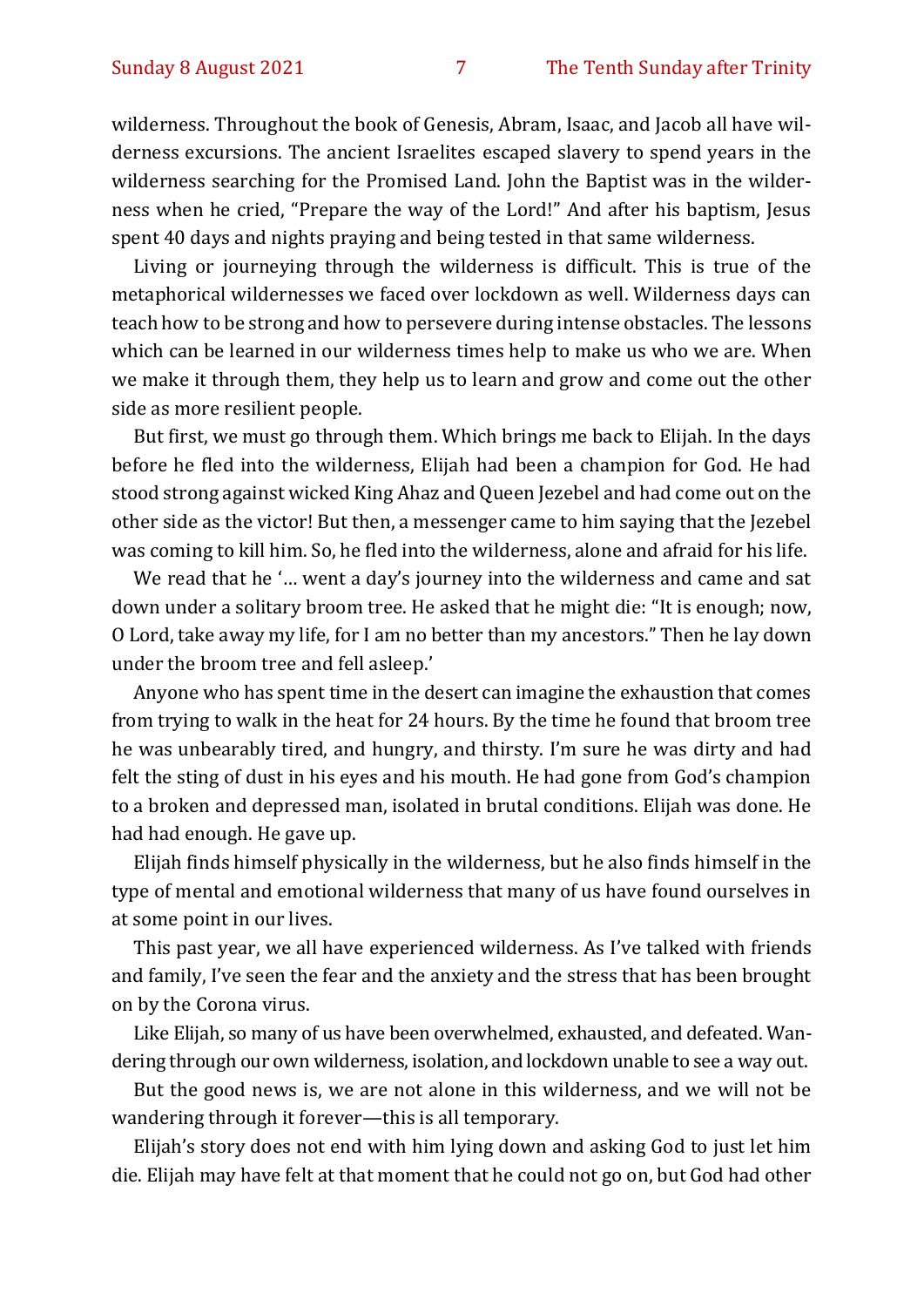plans for Elijah. The story continues, 'Suddenly an angel touched him and said to him, "Get up and eat." He looked, and there at his head was a cake baked on hot stones, and a jar of water. He ate and drank and lay down again. The angel of the Lord came a second time, touched him, and said, "Get up and eat, otherwise the journey will be too much for you".'

Elijah wasn't automatically healed the moment the angel appeared. He sat up, and ate, and drank … but then he laid back down and continued to sleep. Because sometimes healing takes a while.

The angel had to return a second time and again tell Elijah that he had to get up and eat so he could continue. And then Elijah did. He got up, and he ate a second time, and he had the strength and the resolve to continue his journey.

Sometimes, like Elijah, we are alone in the wilderness, in desperate need of an angel. We need the helpers who will feed us, and encourage us, and help us to stand up and continue. We need people who show up and do what they can to help ease a little bit of the hurt in the world.

If we can learn anything from the story of Elijah, it is that sometimes the weight of what we are carrying is too much and we need to rest. And when the pain we are feeling is too much for us to bear, we need other people to be in solidarity with us, and feed us, and help us to get back up.

We are surrounded by angels, by helpers, by the goodness of humanity. So, despite the fear that so many of us are feeling right now, I urge you to hold on to the good things that can sustain us.

Elijah took the time he needed to recover, and that's maybe what we are doing right now. So, hold on. there is a small but bright light at the end of the tunnel, but just like Elijah, now we have had some rest it's time come through this, we must stand back up and keep moving. Amen.

#### **The Creed**

Do you believe and trust in God the Father, the source of all being and life, the one for whom we exist? All **We believe and trust in him.**

Do you believe and trust in God the Son, who took our human nature, died for us and rose again?

All **We believe and trust in him.**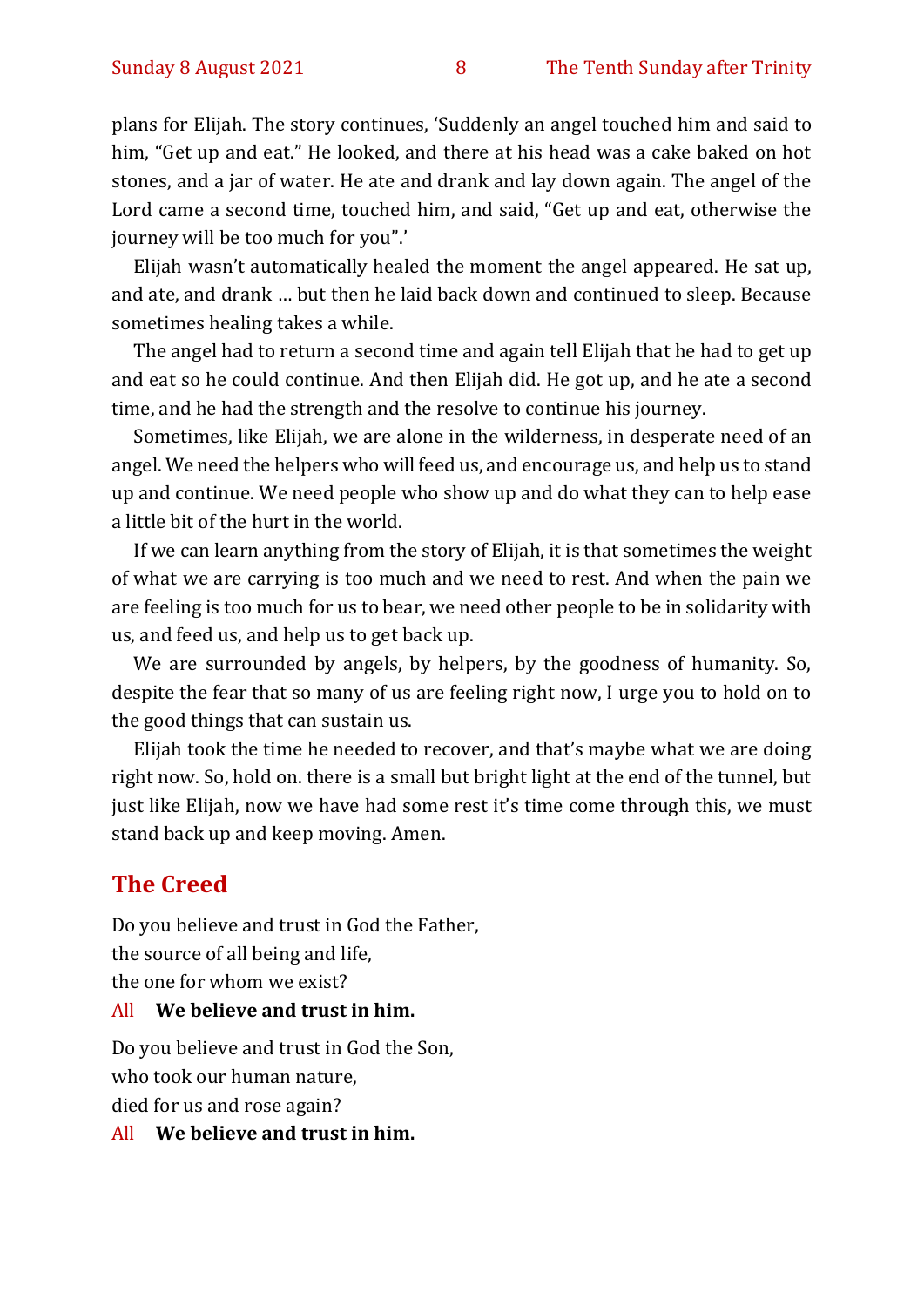Do you believe and trust in God the Holy Spirit, who gives life to the people of God and makes Christ known in the world?

#### All **We believe and trust in him.**

This is the faith of the Church.

All **This is our faith. We believe and trust in one God, Father, Son and Holy Spirit. Amen.**

#### **Prayers of intercession**

The Church of Christ

Lord, we thank you for being a part of our lives in every moment of our day, not just at Sunday worship. In manifesting yourself through the very bread that we eat, you are with us in all the ordinariness of our lives. And through your presence in the everyday, the ordinary becomes charged with your grace. When we share the living bread at the altar, may we remember that we are also members one of another, working as your Church for the coming of your kingdom here on earth. Lord, help us to live simply that others may simply live

#### All **In your mercy, hear our prayer.**

Creation, human society, the Sovereign and those in authority

Lord, you have created this wonderful world, and filled it with your abundant gifts. But we have exploited it for our own ends, and with little thought for future generations. Lord, help us now to work together as good stewards of this earth and its creatures that we may yet save it with good husbandry and your grace.

Lord, help us to live simply that others may simply live

#### All **In your mercy, hear our prayer.**

The local community

Lord, as the tide draws the waters close in upon the shore, make each of us an island, set apart with you, alone with you and holy to you. Leave us each alone with you as often, and for as long, as may be. And then, as the waters recede with the turning of the tide, prepare us to carry your presence out into the busy world beyond, the world that rushes in on us, until once more the waters return and fold us back into you.

Lord, help us to live simply that others may simply live

#### All **In your mercy, hear our prayer.**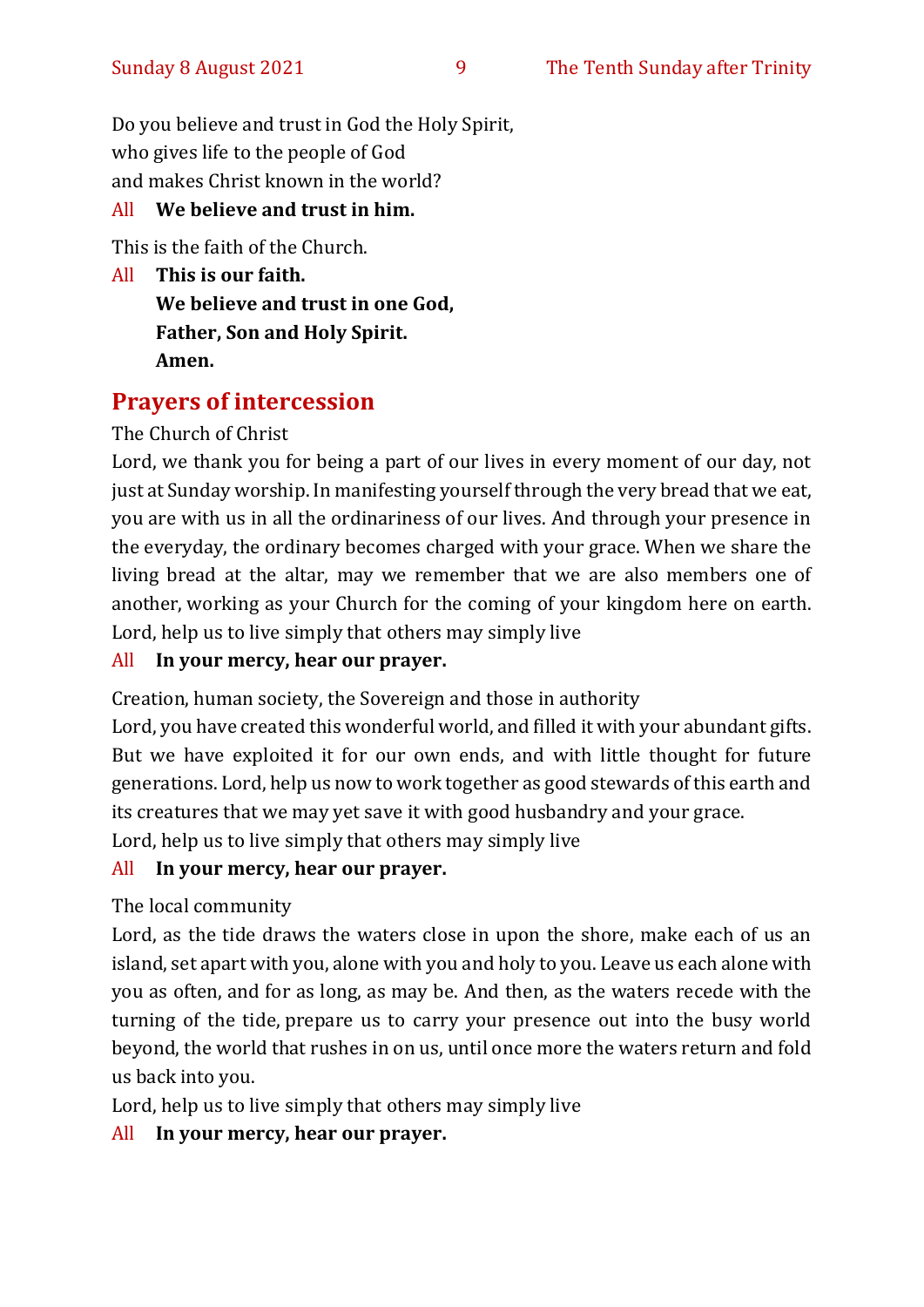Lord, we remember before you all those for whom finding even daily bread to eat is a constant struggle. We pray for those who have been displaced by war, with their homes and communities destroyed and, with them, their way of life. We pray for those who set out into uncharted waters in the hope of finding a better future for themselves and their families. We pray for all those who suffer.

Lord, help us to live simply that others may simply live

#### All **In your mercy, hear our prayer.**

The communion of saints

Lord, according to your promise, grant eternal life to those who have died in the faith of Christ. As they were strengthened by the bread of life in this world, grant them everlasting presence in your heavenly kingdom.

Merciful Father,

All **accept these prayers for the sake of your Son, our Saviour Jesus Christ. Amen.**

#### **The peace**

Peace to you from God our heavenly Father. Peace from his Son Jesus Christ who is our peace. Peace from the Holy Spirit, the Life-giver

The peace of the Lord be always with you,

All **And also with you.**

HYMN 3 **[One thing I ask](https://www.youtube.com/watch?v=od8900719uY)** (please click on this link to hear the hymn)

The liturgy of the Communion Service appears below

# The Dismissal

The peace of God which passes all understanding, keep your hearts and minds in the knowledge and love of God, and of his Son Jesus Christ our Lord; and the blessing and the blessing of God almighty, the Father, the Son, and the Holy Spirit, be among you and remain with you always.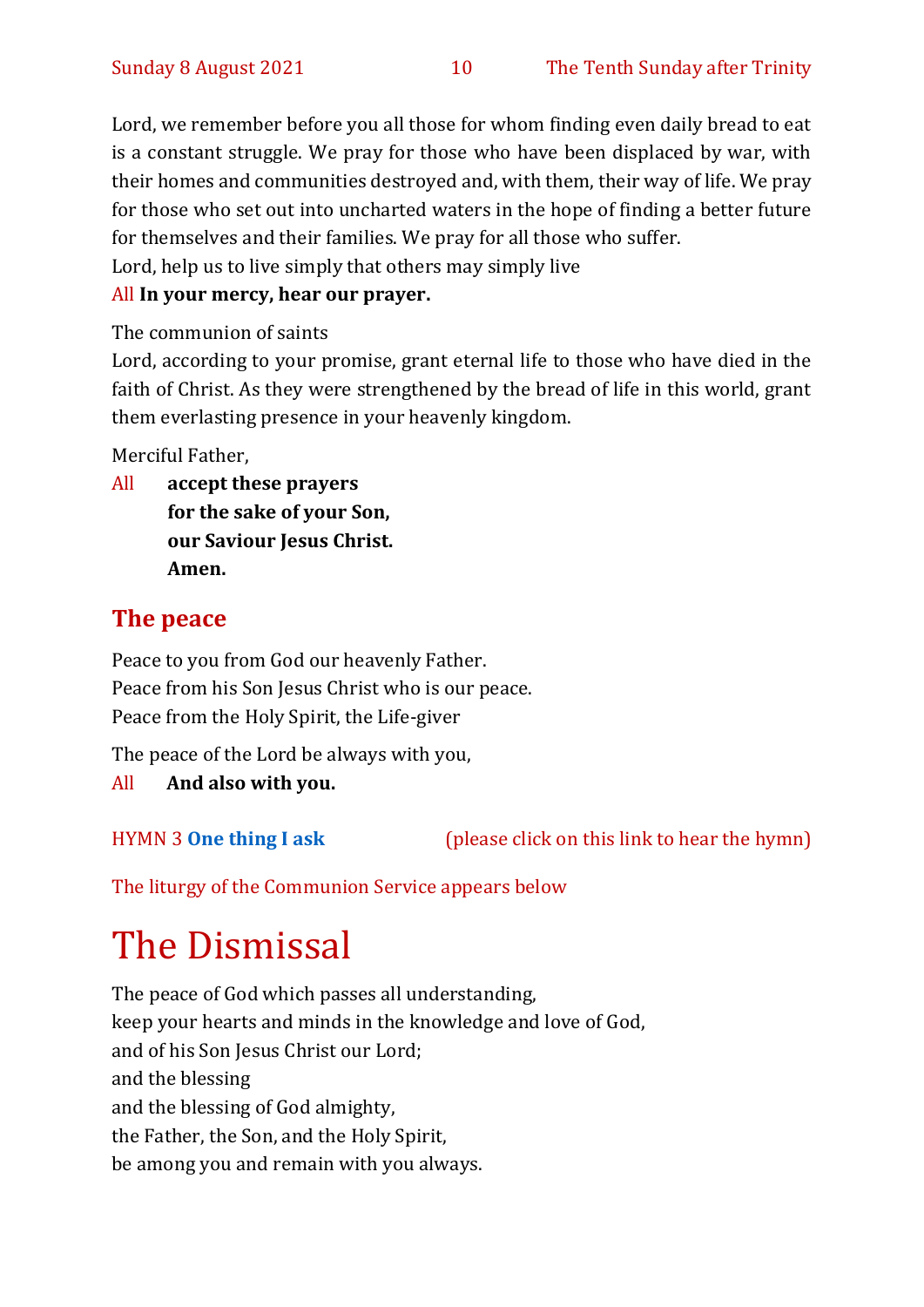and the blessing of God the Almighty: Father, Son, and Holy Spirit, be with you now and remain with you always. All **Amen.**

HYMN 4 **[The steadfast love of the Lord](https://www.youtube.com/watch?v=PemhmovZRec&t=21s)** (click on this link to hear the hymn)

Go in peace to love and serve the Lord.

#### All **In the name of Christ. Amen.**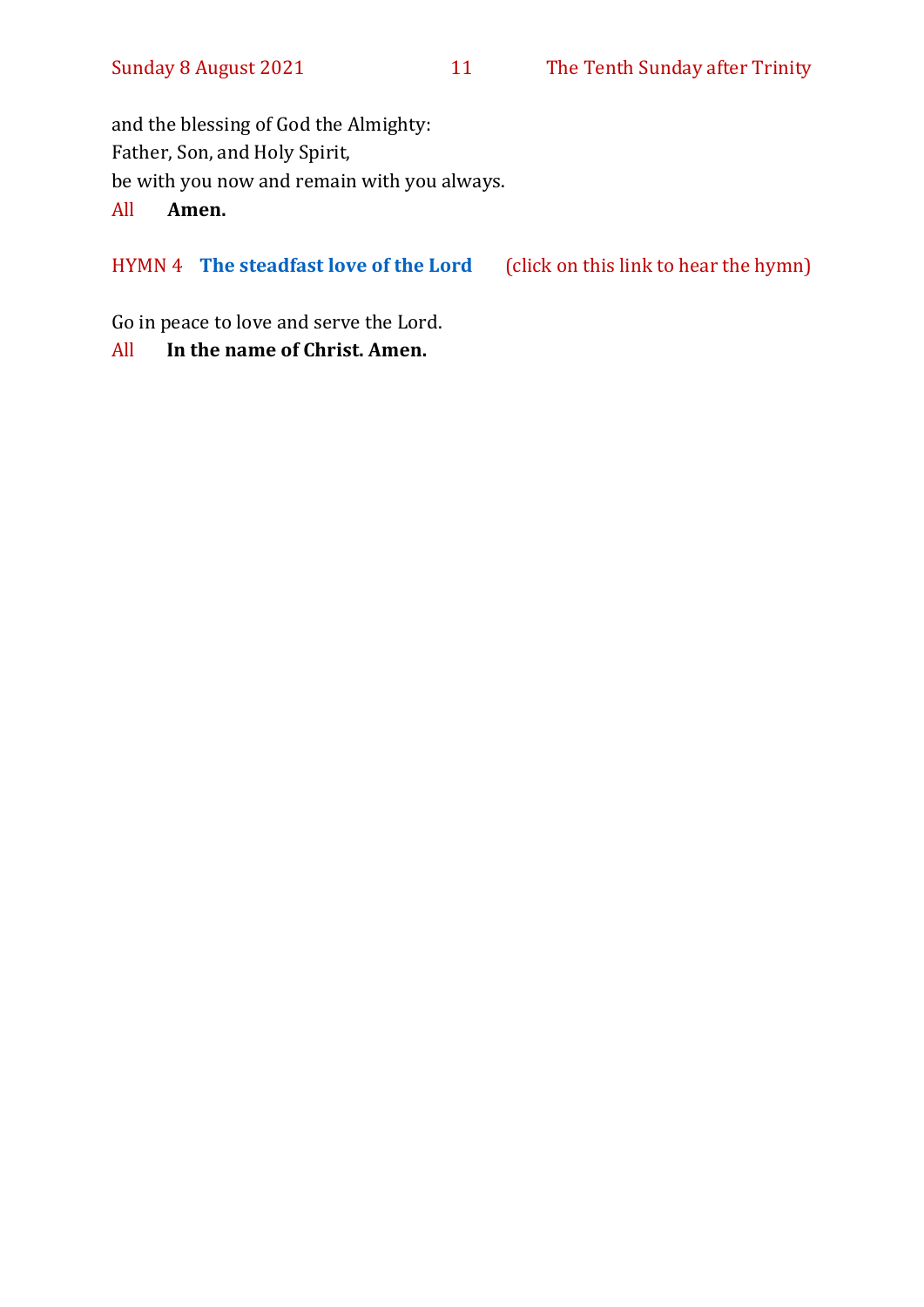## The Liturgy of the Sacrament

#### Eucharistic Prayer (prayer E)

The Lord be with you

#### All **and also with you.**

Lift up your hearts.

#### All **We lift them to the Lord.**

Let us give thanks to the Lord our God.

#### All **It is right to give thanks and praise.**

Father, you made the world and love your creation. You gave your Son Jesus Christ to be our Saviour. His dying and rising have set us free from sin and death. And so we gladly thank you, with saints and angels praising you, and saying,

All **Holy, holy, holy Lord, God of power and might, heaven and earth are full of your glory. Hosanna in the highest. Blessed is he who comes in the name of the Lord. Hosanna in the highest.**

We praise and bless you, loving Father, through Jesus Christ, our Lord; and as we obey his command, send your Holy Spirit, that broken bread and wine outpoured may be for us the body and blood of your dear Son.

On the night before he died he had supper with his friends and, taking bread, he praised you. He broke the bread, gave it to them and said: Take, eat; this is my body which is given for you; do this in remembrance of me.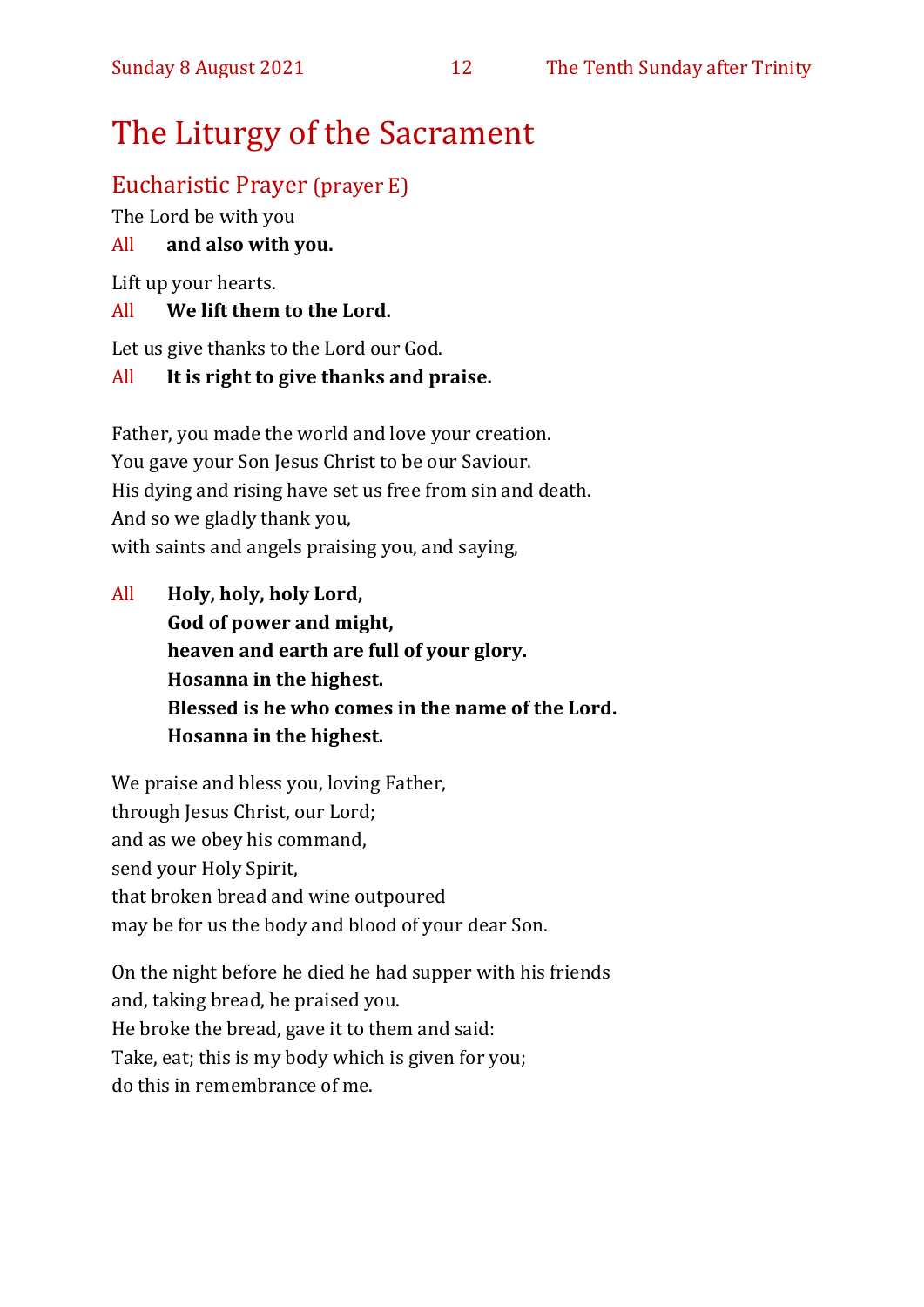When supper was ended he took the cup of wine. Again he praised you, gave it to them and said: Drink this, all of you; this is my blood of the new covenant, which is shed for you and for many for the forgiveness of sins. Do this, as often as you drink it, in remembrance of me.

So, Father, we remember all that Jesus did, in him we plead with confidence his sacrifice made once for all upon the cross.

Bringing before you the bread of life and cup of salvation, we proclaim his death and resurrection until he comes in glory.

Great is the mystery of faith:

#### All **Christ has died. Christ is risen. Christ will come again.**

Lord of all life, help us to work together for that day when your kingdom comes and justice and mercy will be seen in all the earth.

Look with favour on your people, gather us in your loving arms and bring us with all the saints to feast at your table in heaven.

Through Christ, and with Christ, and in Christ, in the unity of the Holy Spirit, all honour and glory are yours, O loving Father, for ever and ever.

All **Amen.**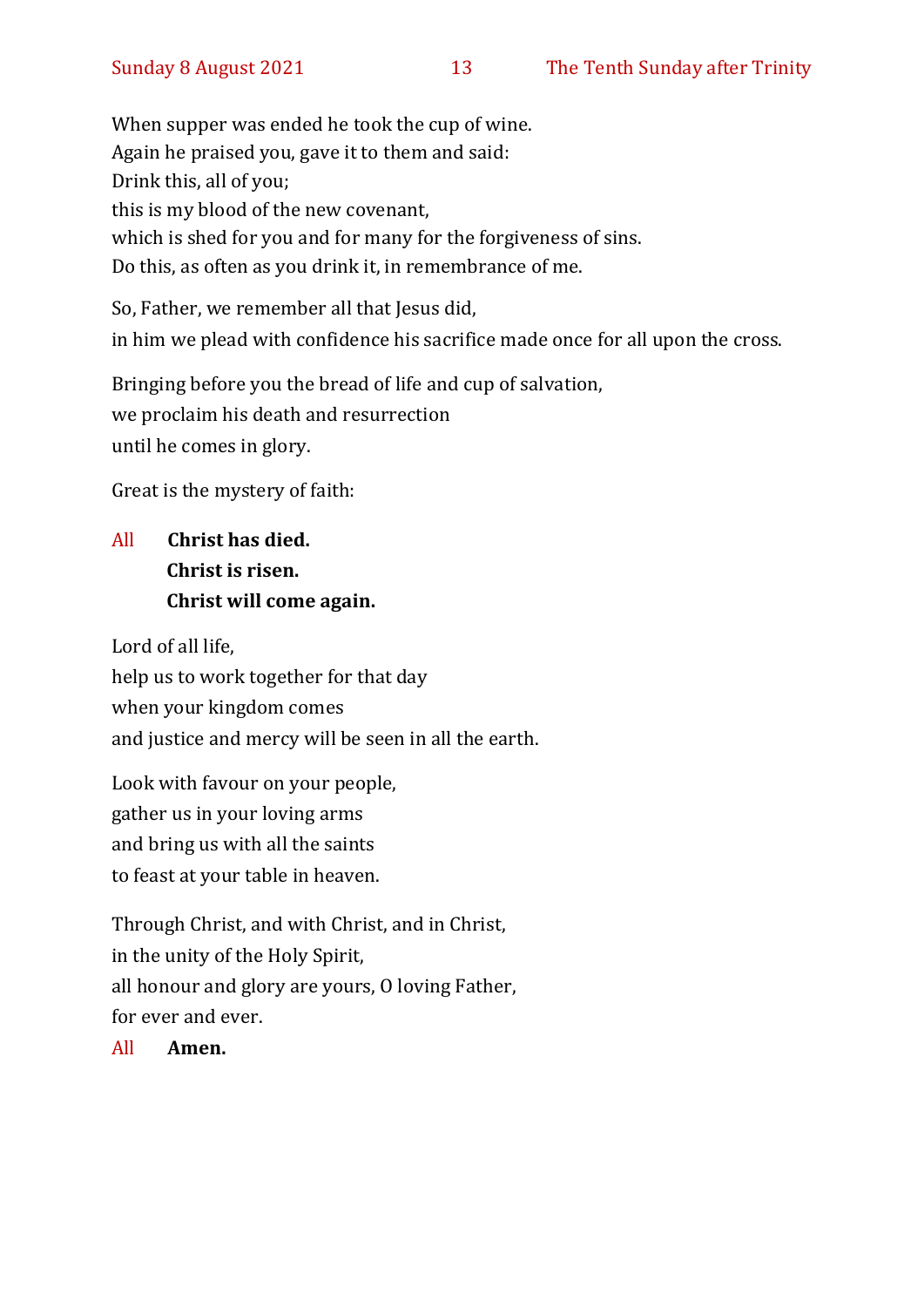#### The Lord's Prayer

As our Saviour taught us, so we pray

All **Our Father in heaven, hallowed be your name, your kingdom come, your will be done, on earth as in heaven. Give us today our daily bread. Forgive us our sins as we forgive those who sin against us. Lead us not into temptation but deliver us from evil. For the kingdom, the power,** 

**and the glory are yours now and for ever. Amen.**

#### Breaking of the Bread

We break this bread to share in the body of Christ.

- All **Though we are many, we are one body, because we all share in one bread.**
- All **Lamb of God,**

**you take away the sin of the world, have mercy on us.**

**Lamb of God, you take away the sin of the world, have mercy on us.**

**Lamb of God, you take away the sin of the world, grant us peace.**

Draw near with faith. Receive the body of our Lord Jesus Christ which he gave for you, and his blood which he shed for you. Eat and drink in remembrance that he died for you, and feed on him in your hearts by faith with thanksgiving.